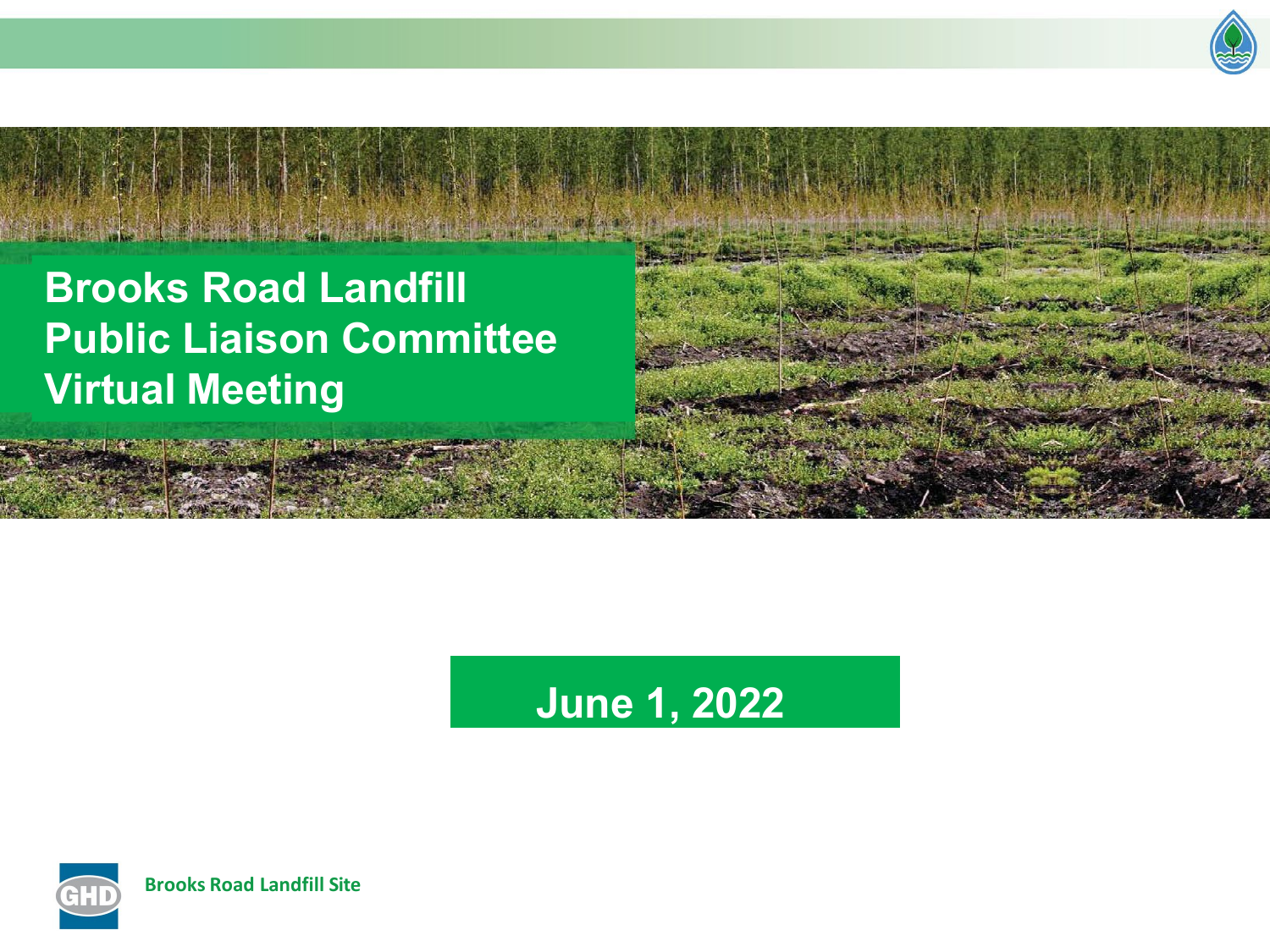

### **Overview**

- COVID-19
- Ground Rules and PLC Objectives
- Site Update
- MECP Update
- Discussion of Landfill Life Expectancy
- Site Approvals
- Other Business

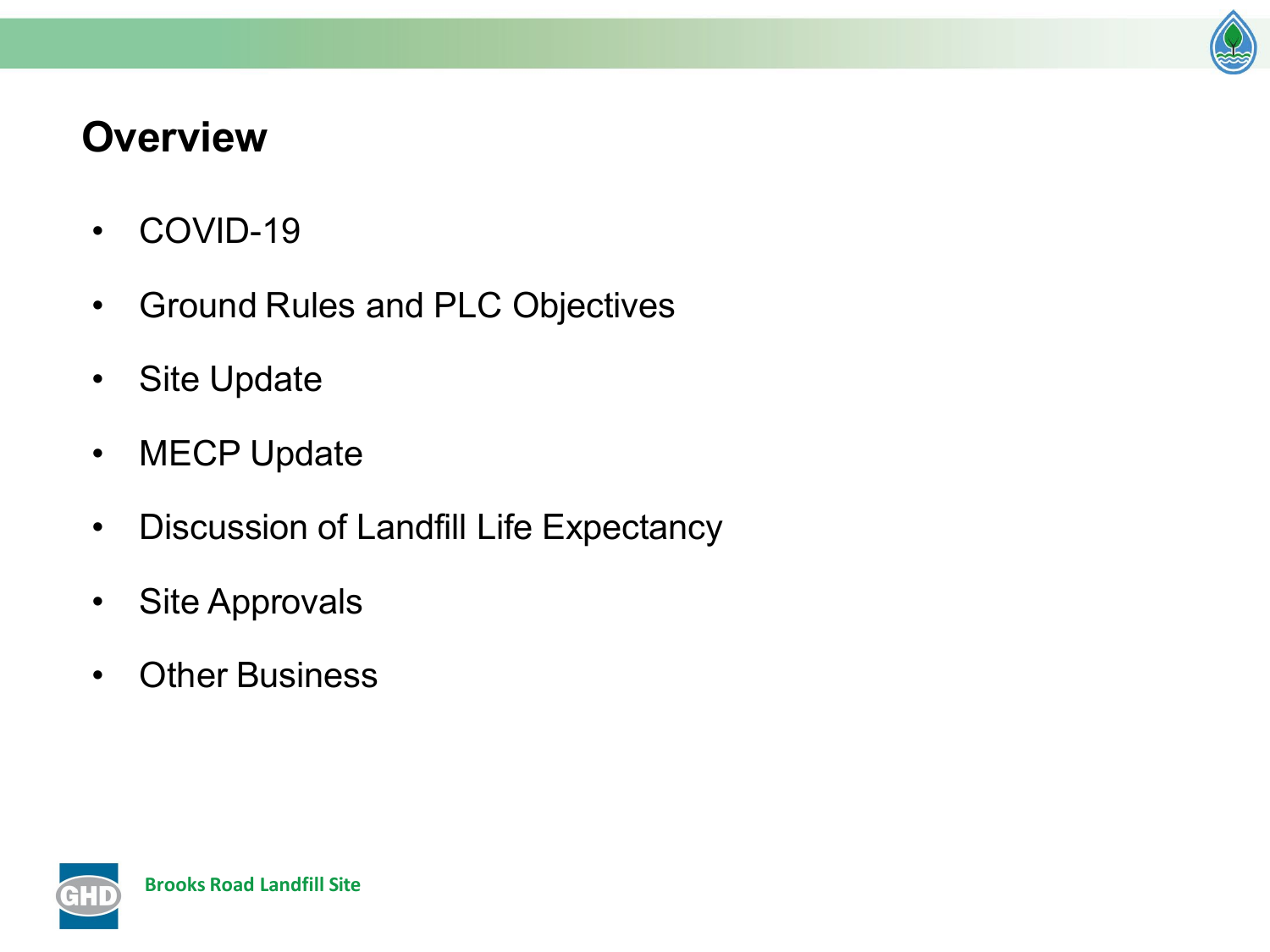

### **COVID-19**

- Due to the situation regarding COVID-19, and restrictions on public events and gatherings, the first 2022 PLC meeting was carried out as a virtual meeting.
- On March 14, all mandatory vaccine policies came to an end and on March 21st all masking restrictions came to an end with the exception of health care facilities and public transit. With the health and safety of all public members in mind and in consultation with PLC Members, the June PLC Meeting is taking place in person.
- The format of the PLC meetings (virtual or in-person) for the remainder of 2022 will be determined in discussion with PLC Members.
- The goal is to continue to provide information to the PLC and the broader community. This presentation will be posted on the Brooks Road Environmental website for those who are unable to attend today's in-person meeting, and as always, members of the PLC and public are able to contact the Brooks Road team with any specific questions/concerns.

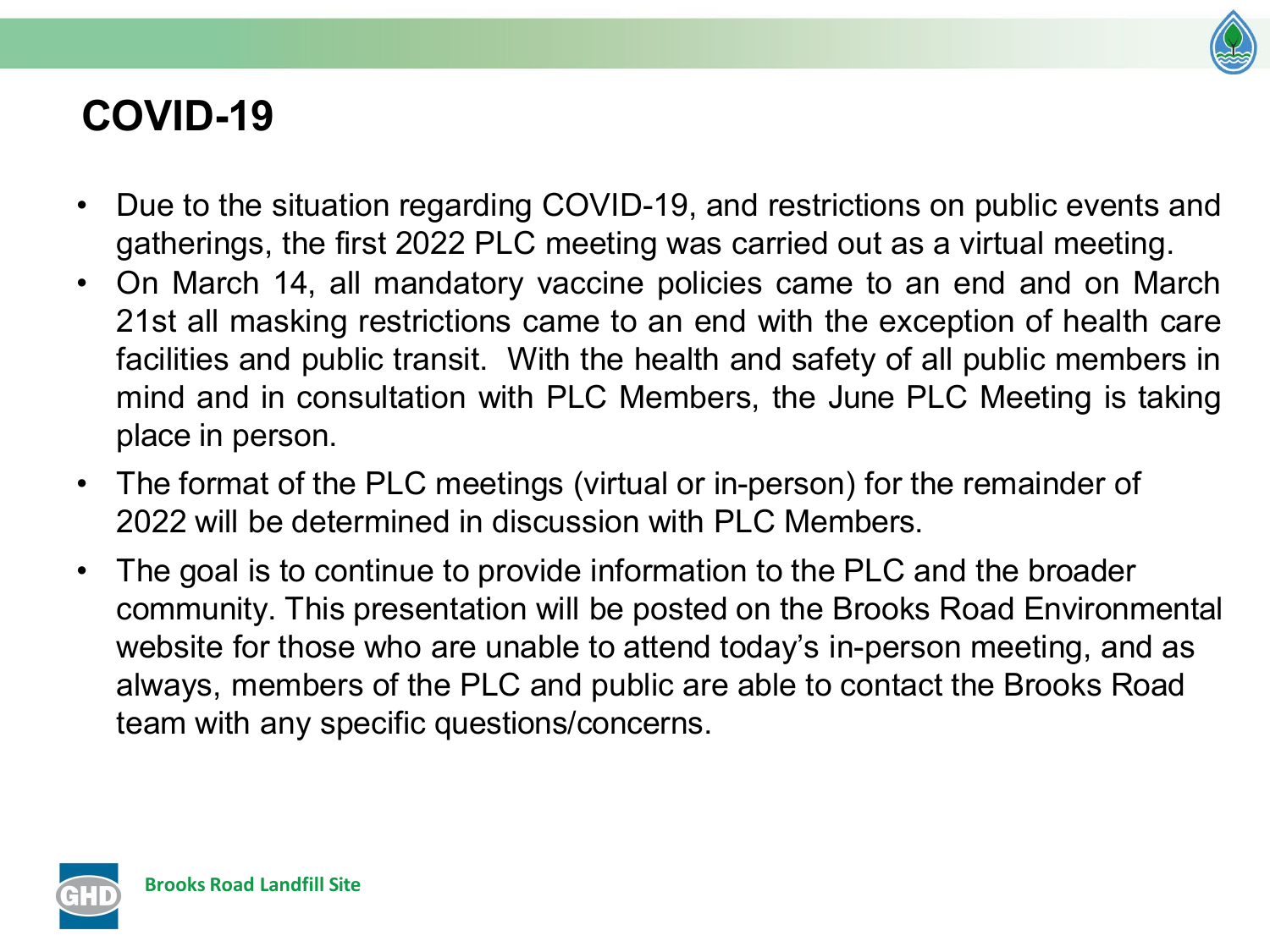

#### **Ground Rules/ Objectives of Today's Meeting**

Take the opportunity to be heard while respecting the viewpoints of others

Gain a deeper understanding of perspectives and opinions

Leave with a little more information that what you came in with

Ensure constructive dialogue that remains on topic

Begin and end on time

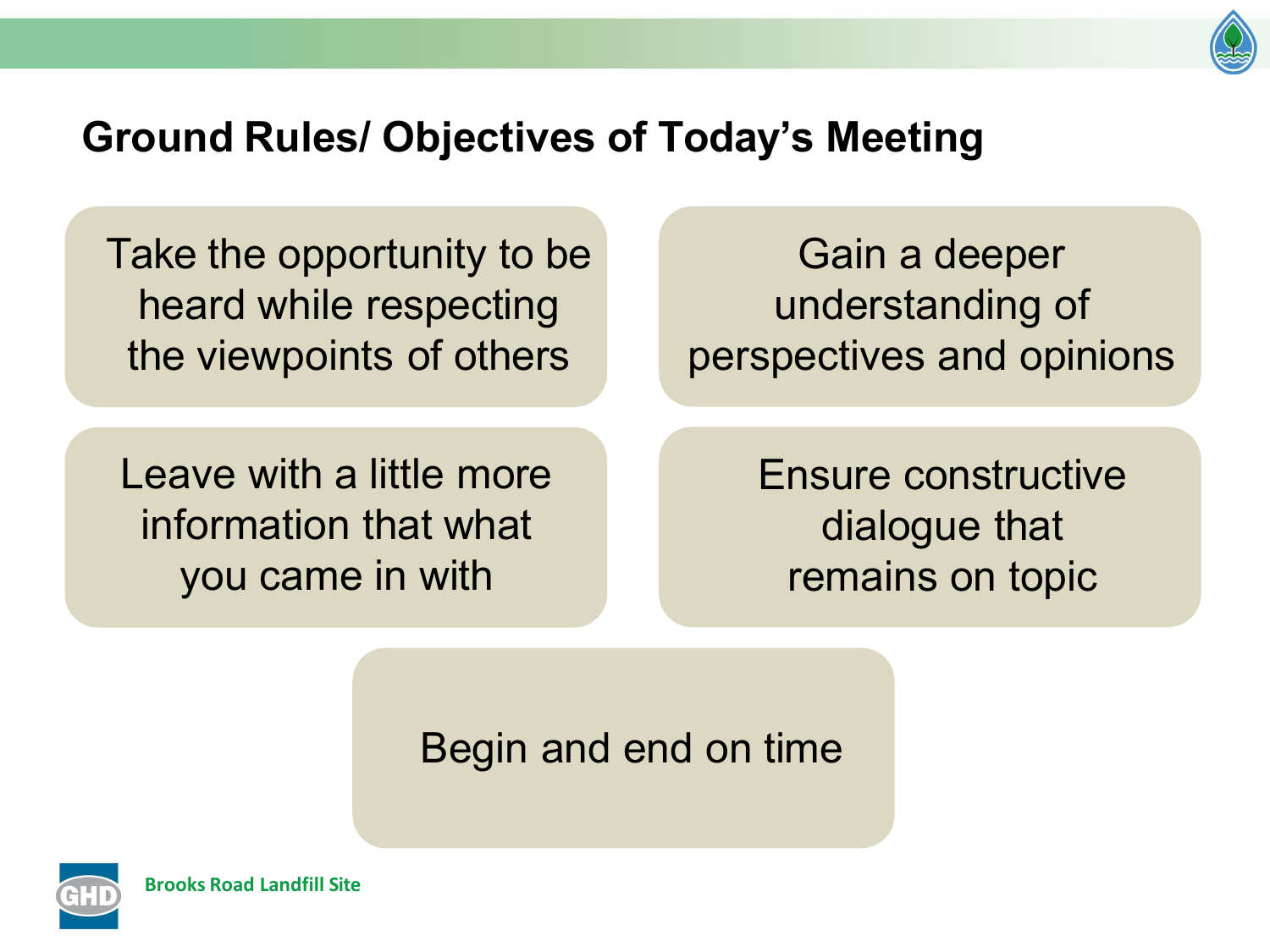

### **Purpose and Objectives of PLC**

- PLC is a condition under the Environmental Compliance Approval (ECA)
- Function in accordance with the Terms of Reference for the PLC, as amended

*"The PLC shall serve as a forum for dissemination, consultation, review and exchange of information regarding the operation of the landfill Site, including environmental monitoring, maintenance, complaint resolution, and new approvals or amendments to existing approvals related to the operation of this landfill Site."*

- PLC members and their roles
- PLC Meetings are open to the public and shall be held in public
- The PLC may hear deputations from any member of the public or interested agency pertaining to the Site and its operation

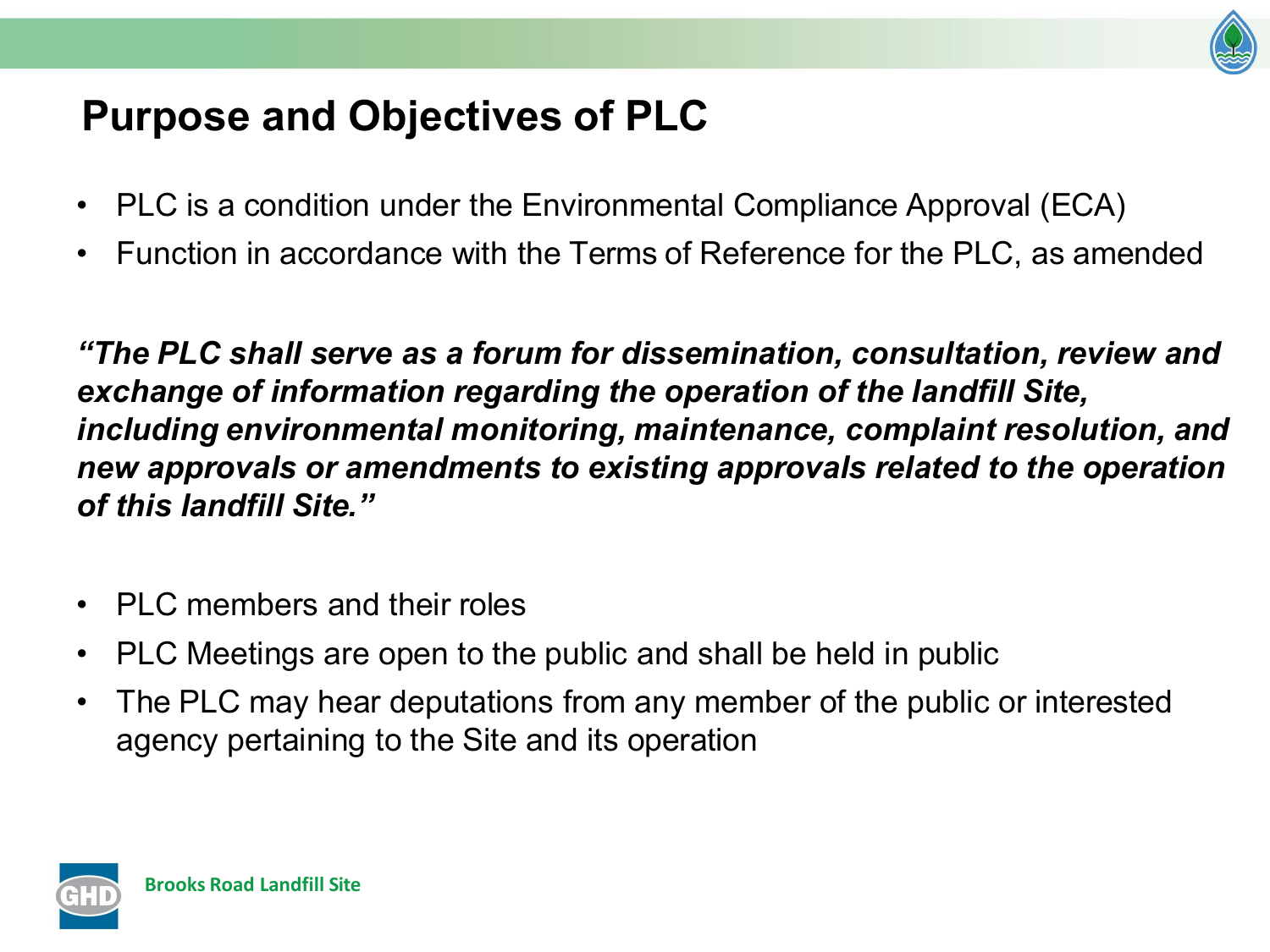

### **Review of Previous Minutes**

- The March 2022 PLC Meeting was completed as a virtual meeting.
- The March 2022 meeting minutes were posted to the Brooks Road Environmental website
- Members of the PLC and MECP provided comments and edits to the Minutes, which will be re-circulated and re-posted to the website.

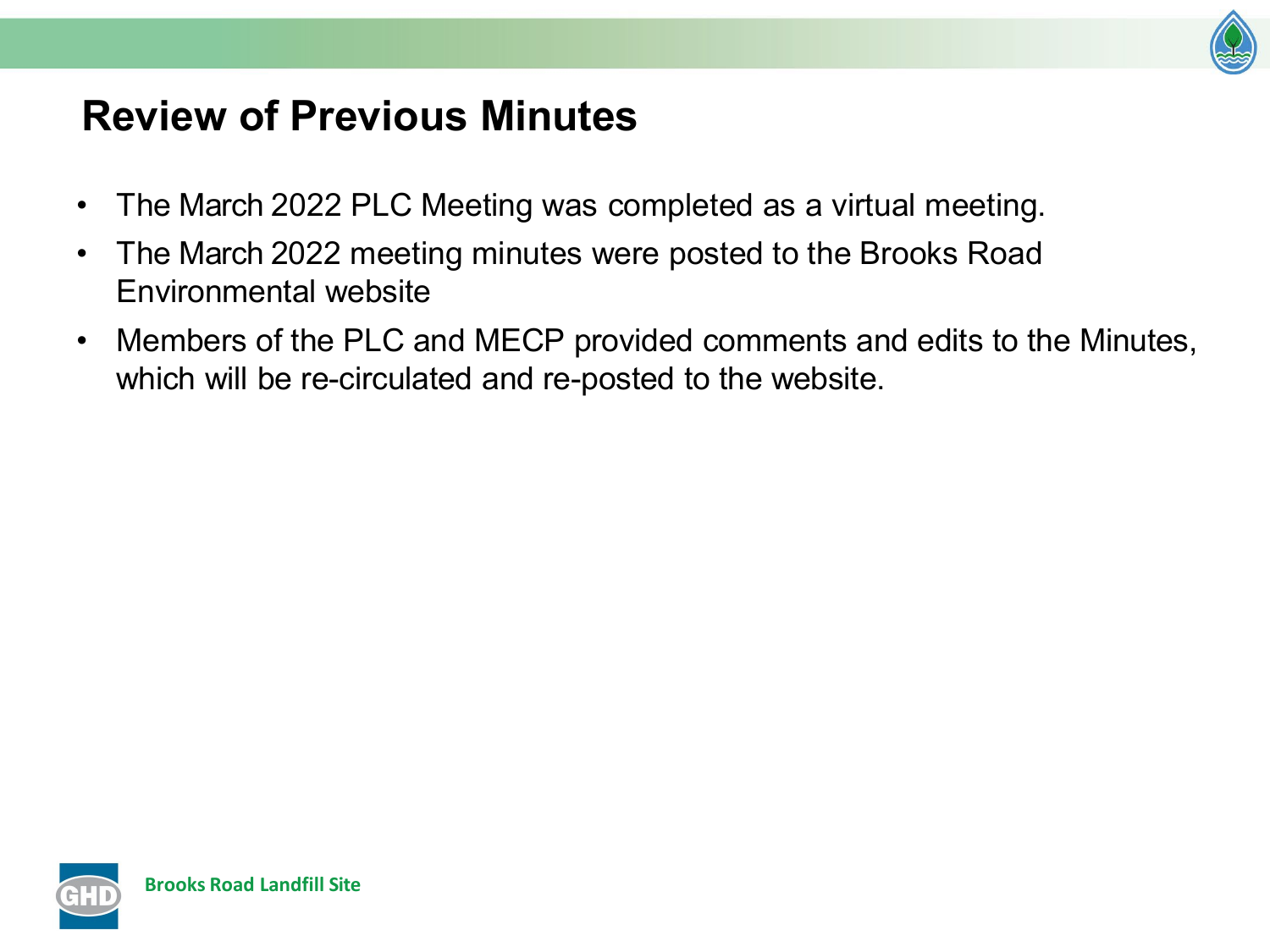

## **Site Update - BRE**



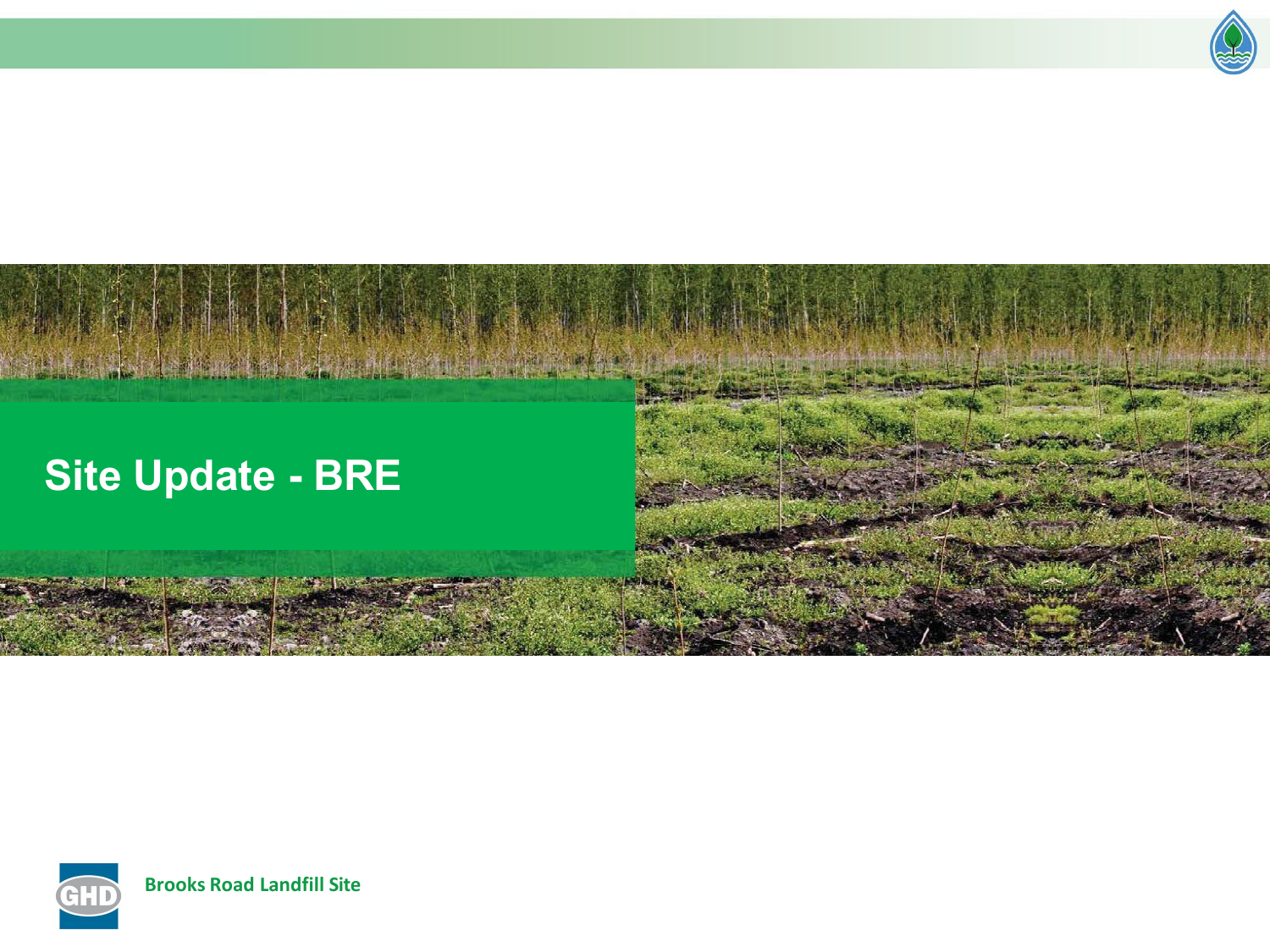

### **Site Update**

#### **Odour Mitigation**

- Odour control measures misting system operating and odour control granules are utilized if required.
- Staff are available on-site 7-days a week when required

#### **Leachate Treatment Plant**

- Hauling of treated effluent to the Haldimand County treatment plant continues
- Additional hauling of raw leachate to a licenced treatment plant

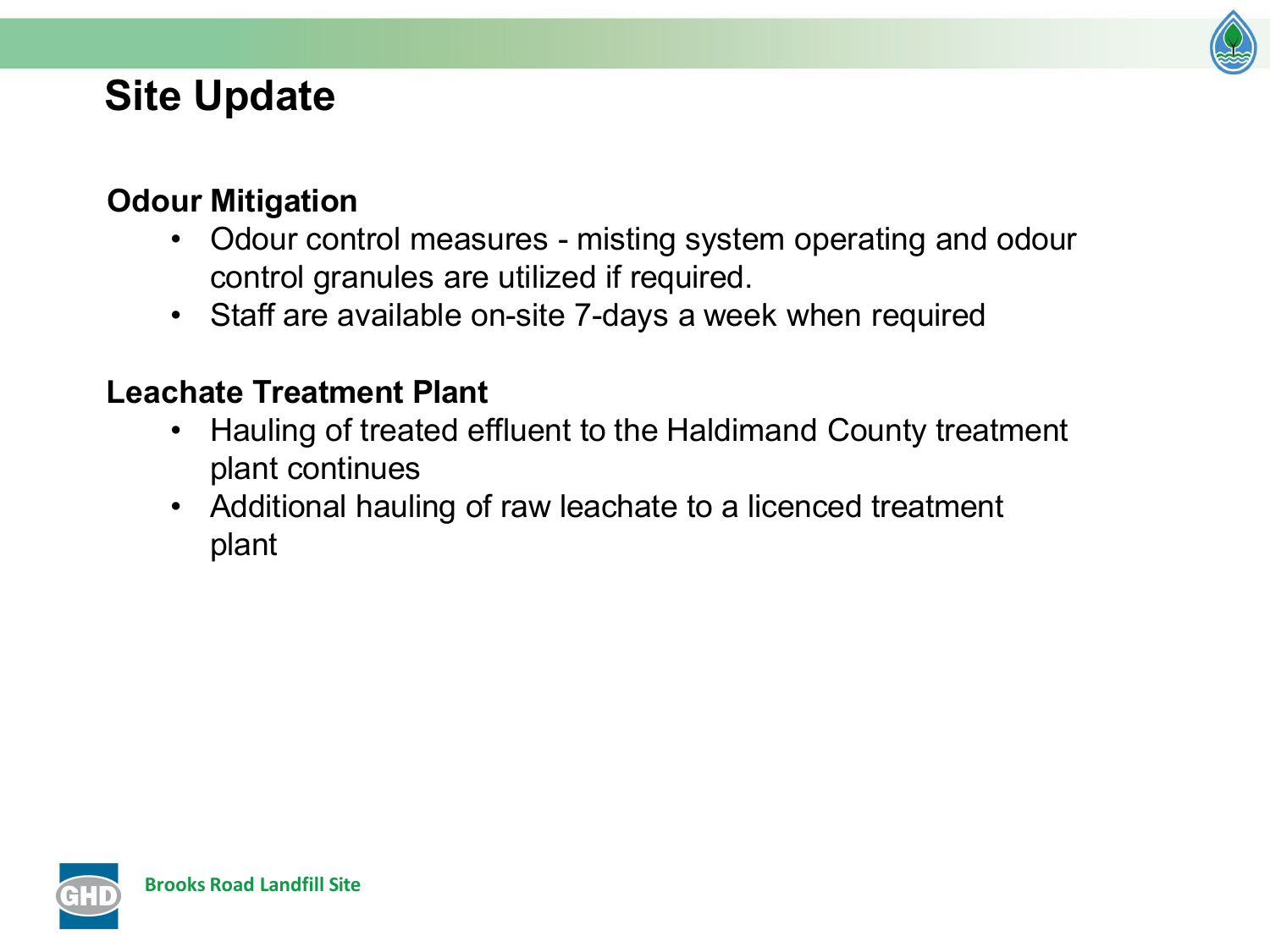

#### **Odour Complaints**



**Complaint Lines**

**Corporate:** 416-966-1100 **Site Specific:** (888) 402-7368 **On-site Office:** 416-389-8876 **MECP Spills Action:** (800) 268-6060

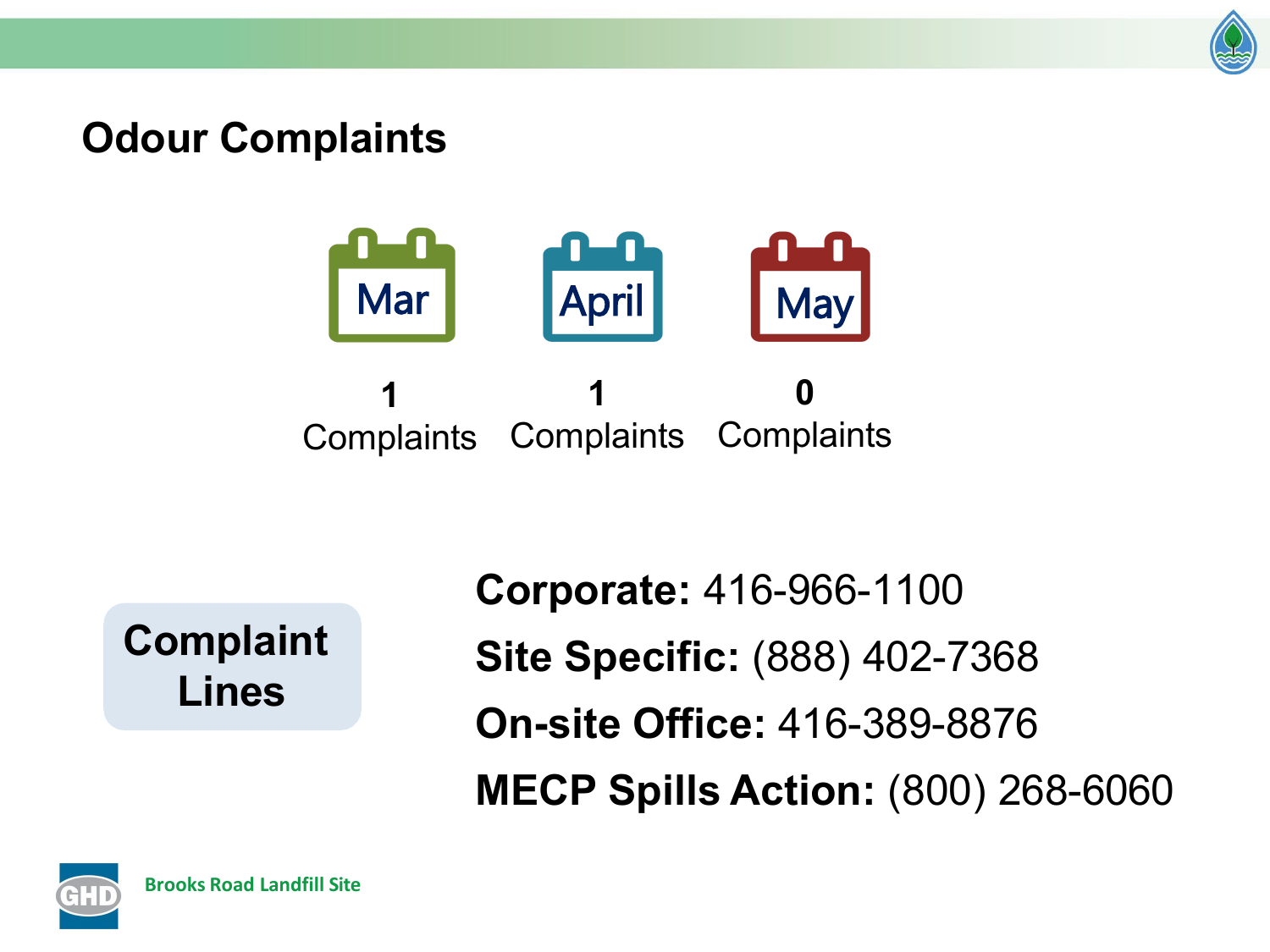

### **Hauling and Leachate Level Update**

• Effluent and Leachate Summary for March to May:

| <b>Month</b> | <b>Volume</b> | <b>Leachate Elevation</b> |
|--------------|---------------|---------------------------|
| March        | 4,409,020L    | 193.4 m                   |
| April        | 808,780L      | 193.4 m                   |
| May          | 1,016,330L    | 193.5m                    |
| <b>Total</b> | 6,234,130L    |                           |

- Target elevation for 2022 was determined to be 193.8m based on date related Schedule 'C' of the ECA. The target elevation was met on March 21, 2022, with a leachate level measurement of 193.3 m.
- Target elevation for 2023 is estimated to  $\sim$ 192.1m. Annual survey will determine the required leachate elevation.

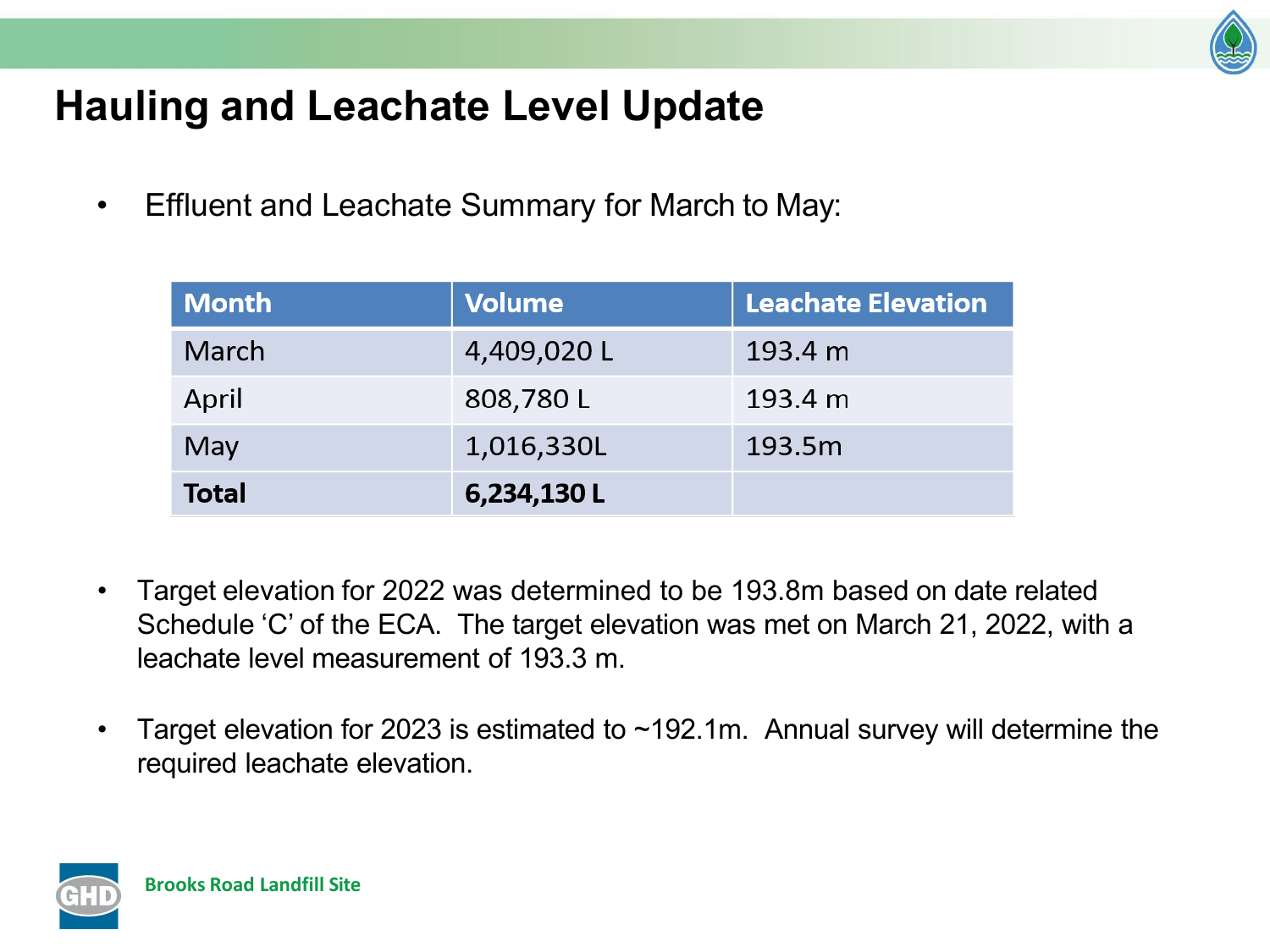

### **Leachate Level Reduction Strategy**

- **Increase treated effluent off-site haulage**
	- On-going
- **Work toward an ECA (sewage works) amendment application to modify the treatment system filtration technology to increase reliability and effluent production**
	- Pilot plant for sand filtration has been approved. Equipment has arrived and installation will commence shortly.
- **Continue monitoring membrane performance**
	- Intensive membrane cleaning is underway.
- **Increase interim cover installation to shed water to perimeter ditching to reduce further infiltration**
	- Interim cover installation continued on west side of landfill

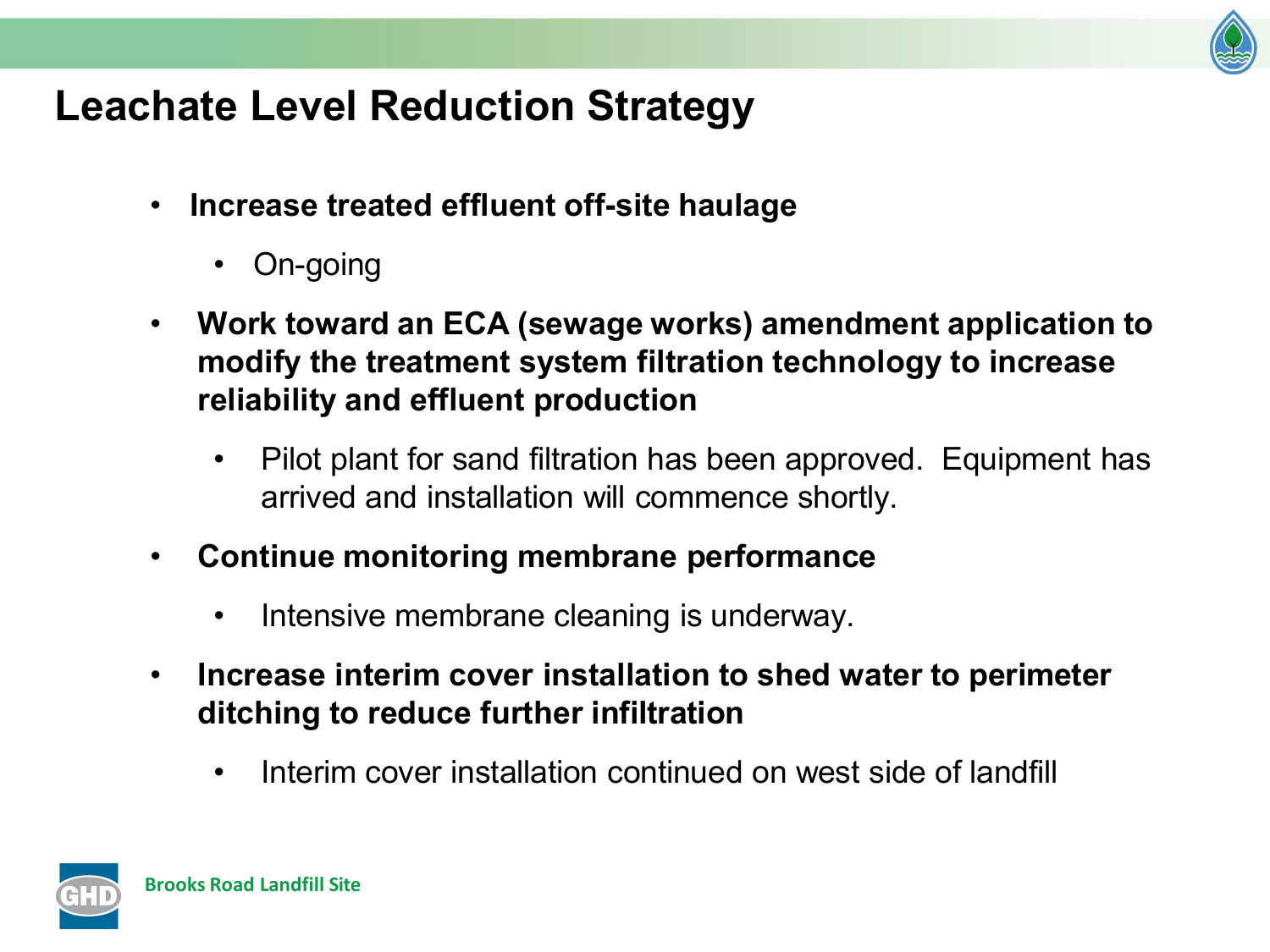

### **Discussion of Landfill Life Expectancy - BRE**

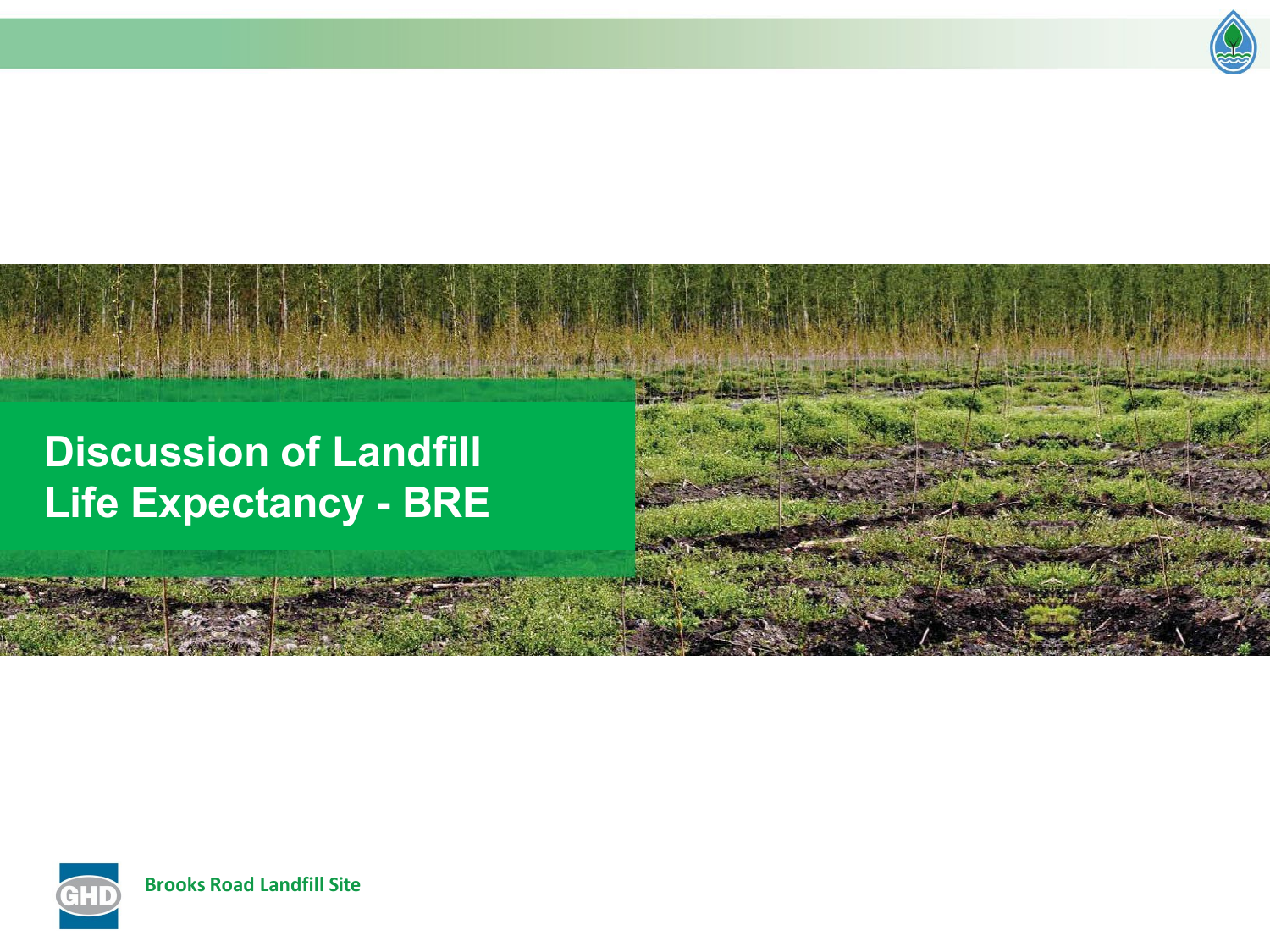

### **Landfill Life Expectancy**

- 180,553 m3 capacity remaining based on annual survey (Dec 17, 2021)
- ~145,000 m3 capacity remaining based on waste received from 2022
- Remaining capacity varies based on waste type, compaction, tonnage received, and consolidation of existing waste within the landfill.
	- o Based on theses factors, the estimated remaining landfill life expectancy is  $\sim$  1-2 years.

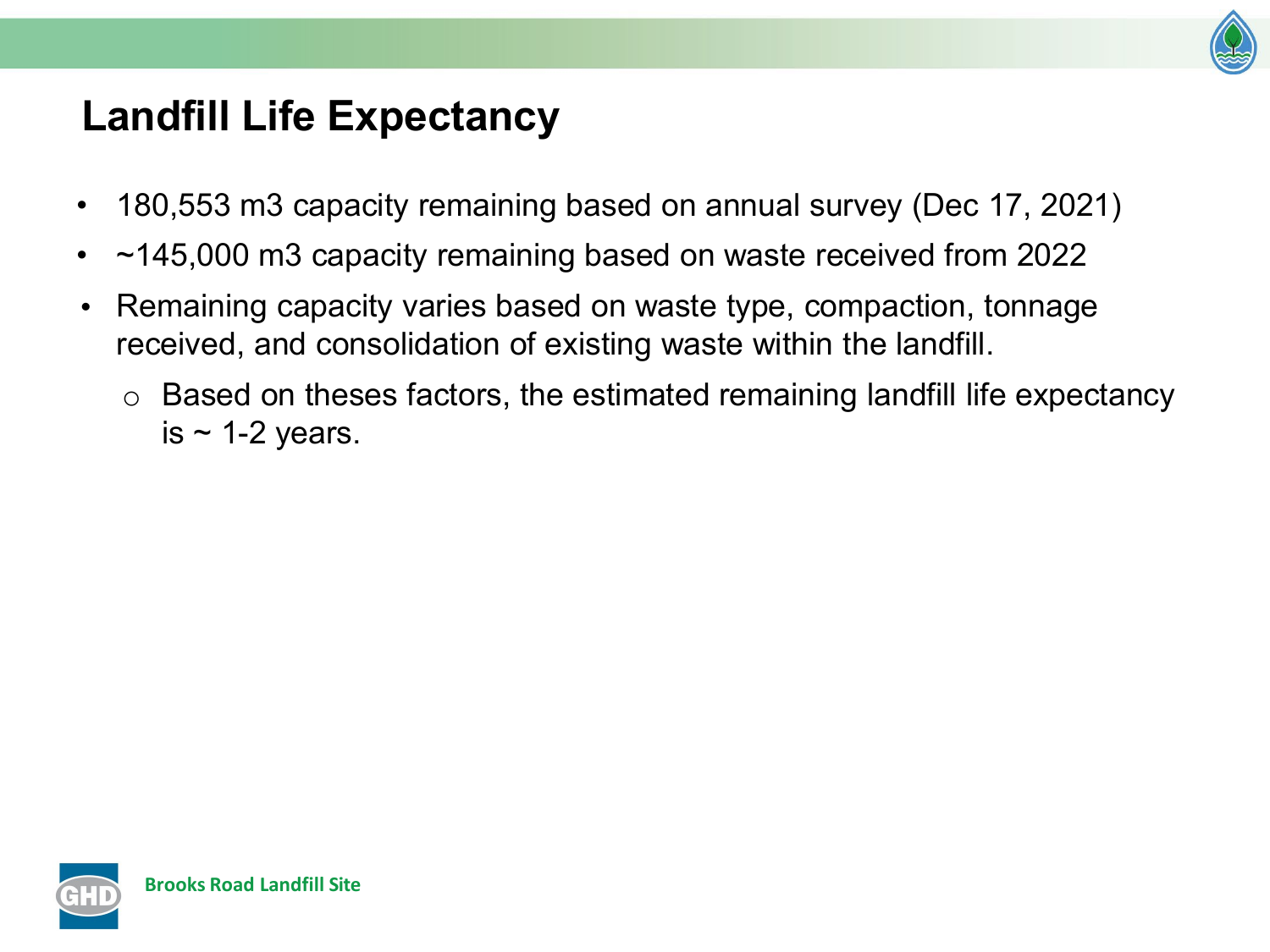

# **MECP Update**

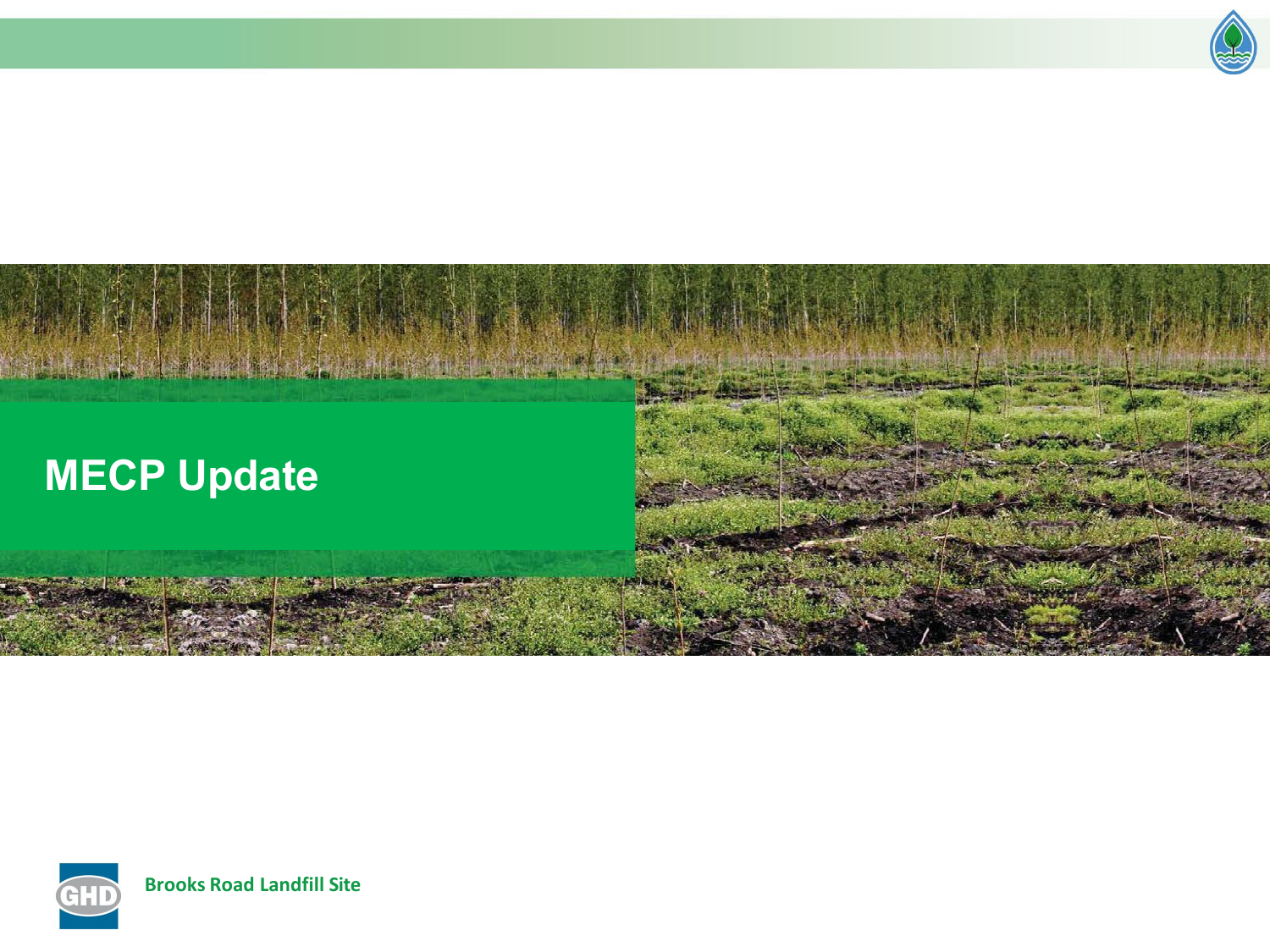

# **Site Approvals – EA & ECA**

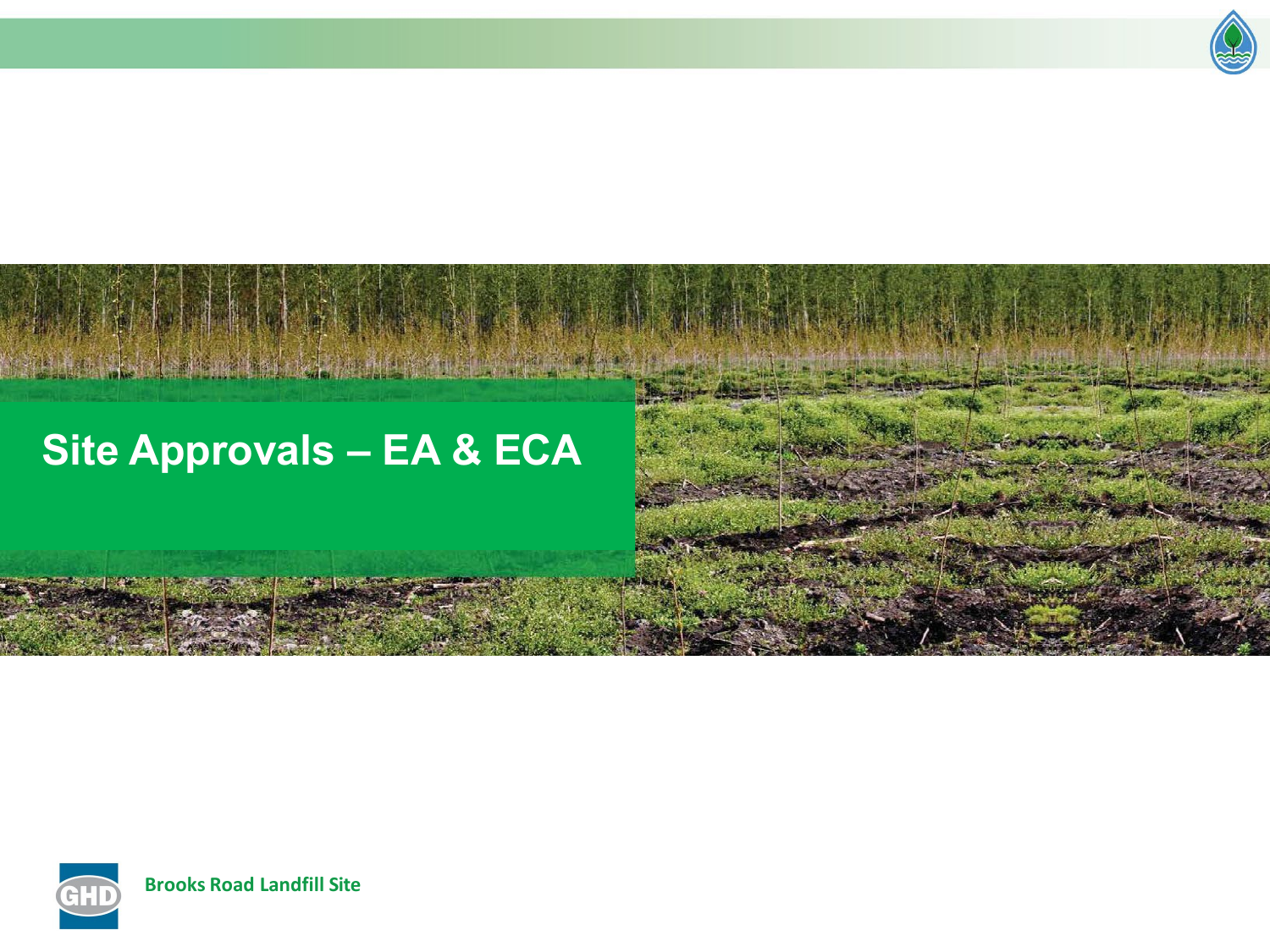

### **Site Approvals – Additional Capacity**

- Waste generation in Ontario is estimated between  $12 15$  million tonnes annually.
- Recent reporting provided by the Ontario Waste Management Association (OWMA) determined based on waste disposal volumes/ weights from 2017 to 2019, coupled with additional approved capacity (but not yet built) shows that the province has approximately 144,476,000 tonnes, which translates to roughly 12 years of landfill capacity (depleted in 2034)
- There is a need for additional capacity in Ontario. Bill 197 has created issues with respect to new landfills resulting in a defacto policy for expansions to existing sites
- With this in mind and current customer needs, BRE will be seeking approval to increase the current approved capacity by 100,000 m3

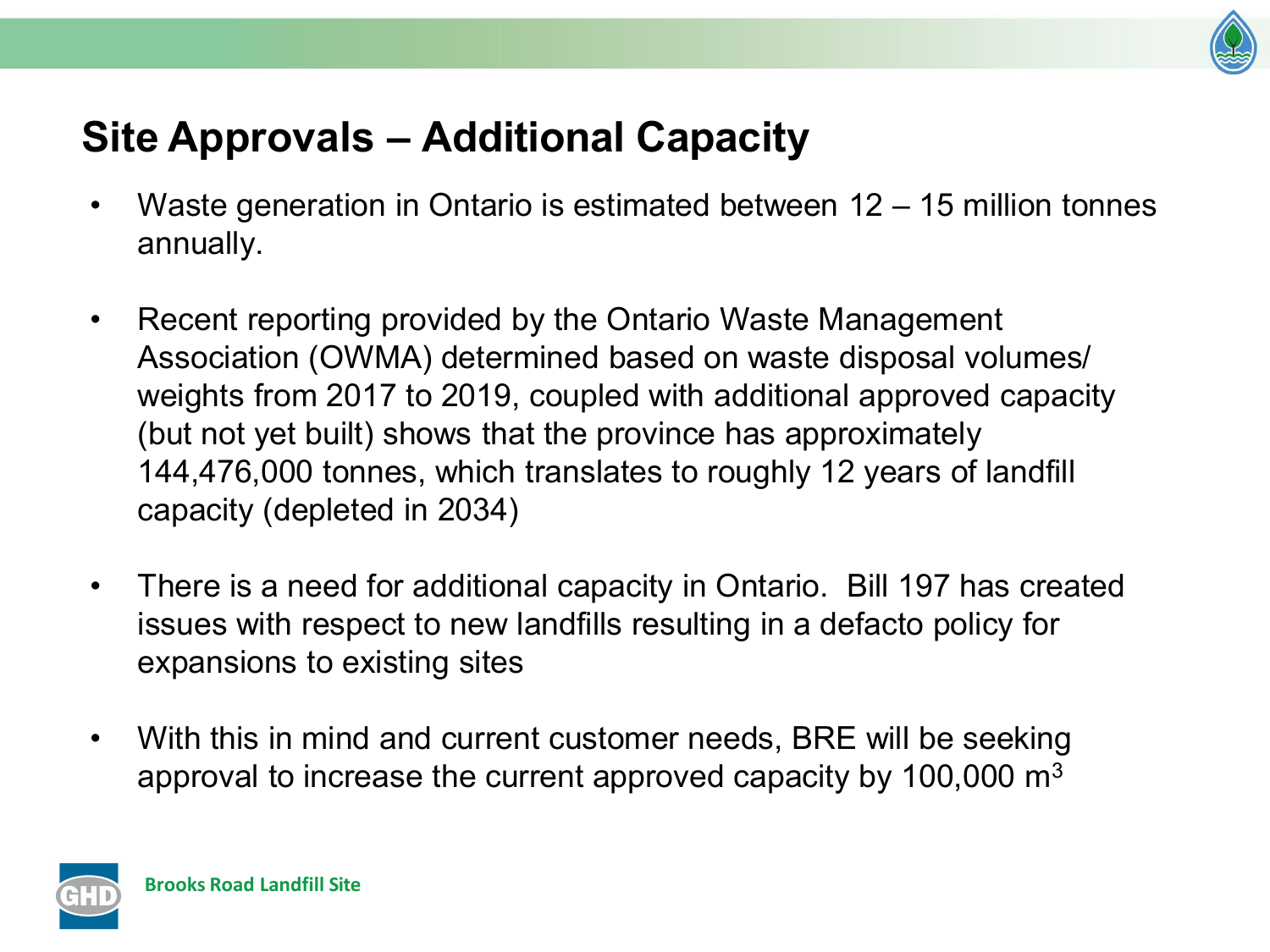

### **Site Approvals – EA**

- BRE are set to embark on an Environmental Screening process to add additional capacity by 100,000 m3. The approved footprint is expected to change as a result of the increase capacity
- The Environmental Screening will be conducted in accordance with the planning and design process outlined in Ontario's "*Guide to Environmental Assessment Requirements for Waste Management Projects*".
- The results of the Study will be documented in an Environmental Screening Report, which will be released for review to the public, Indigenous communities, and government agencies.
- Consultation activities are planned throughout the Screening Process and will be advertised via direct and/or electronic mail, in the local newspaper, and on the project website ([www.brenvironmental.com\)](http://www.brenvironmental.com/)